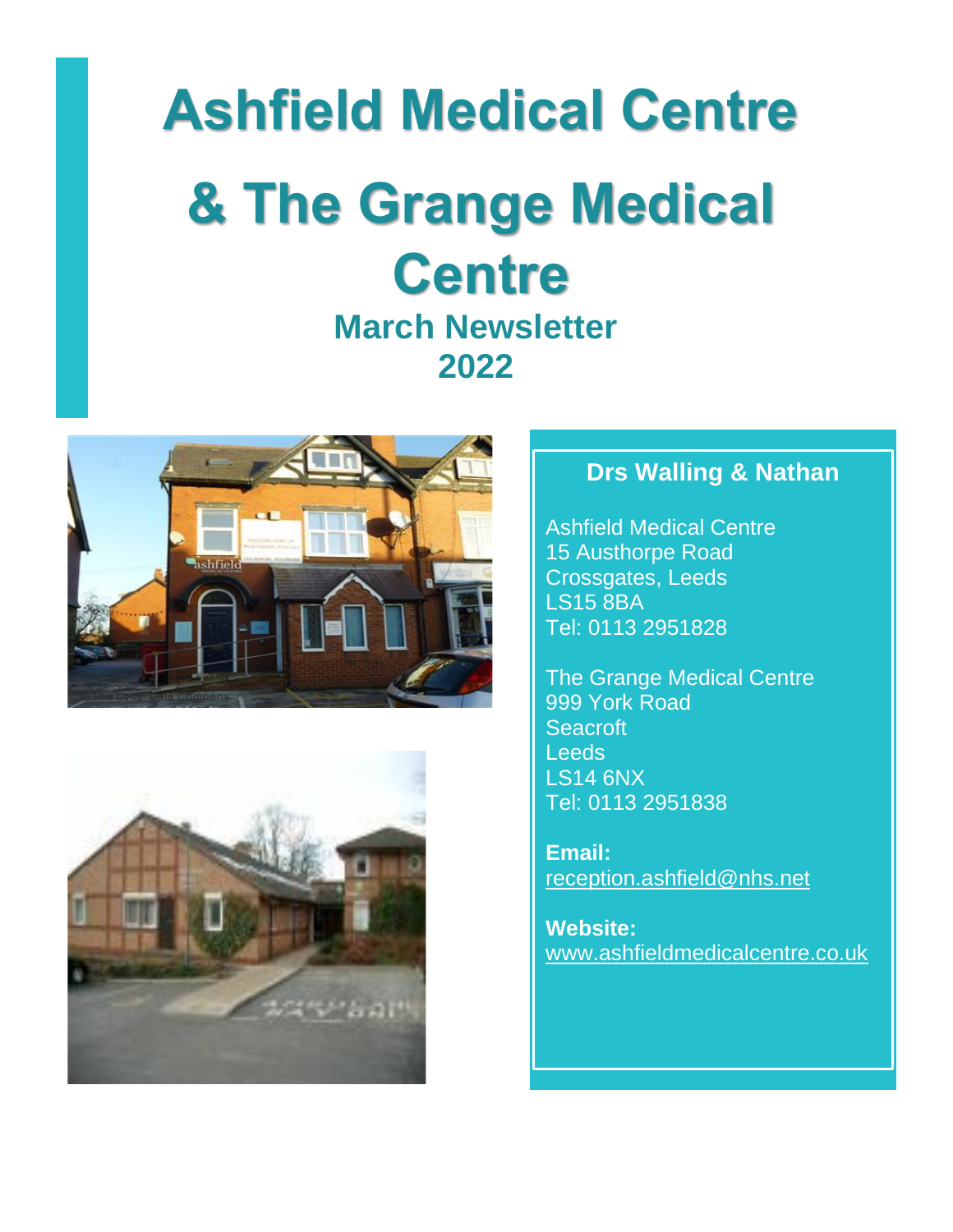# **Extended Access Services Weekend appointments**

**Extended Access Services:** In order to help with demand, the practices in the Crossgates PCN have joined together to open a Hub to bring core general practice services over the weekends.

By running clinic's, we are able to offer more appointments than if each practice opened in the evenings and on weekends.

We can prebook appointments for seeing GPs, Long Term contraception services,smears, bloods and pharmacists, by contact either Ashfield/Grange surgeries Monday -Friday.

If you need to see a GP over the weekend, please 0113 4267469 or if you contact our normal number your call will be automatically transferred to the HUB. **DO NOT CALL THIS NUMBER OUTSIDE OF THESE HOURS AS YOU WILL BE UNABLE TO BOOK AN APPOINTMENT**

Hub appointments are available at Colton Mill Medical Centre, Stile Hill Way, LS15 9JH

#### **Opening Times**

Saturday 8am to 2pm

Sunday 9am to 1pm



We now have a Facebook & Twitter page where you will be able to find practice news, health alerts, national health awareness campaigns, information about local services and groups.

Find us by searching for: **Ashfield and The Grange Medical Centre**

### **Staff Updates**

Whilst Dr Page is on maternity leave. We employed Edie Morgan who is an Advanced Clinical Practitioner on a temporary contract to strengthen our clinical team. Edie has really integrated well with the team bringing a wealth of experience from community care and will now stay with the practice on a permanent basis, working closely with our Care home patients and vulnerable patients ensuring they have all the support they require.

---------------------------------------- **Harriet** works in our admin office and has recently qualified as a GP assistant. Harriet will work alongside GPs within the surgery undertaking any task that enables them to undertake their role more efficiently and effectively. In practice they undertake both clinical and administration tasks which may include: Undertaking tasks such as venepuncture, urine testing, blood pressure recording, ECGs, medical reports, and SARS requests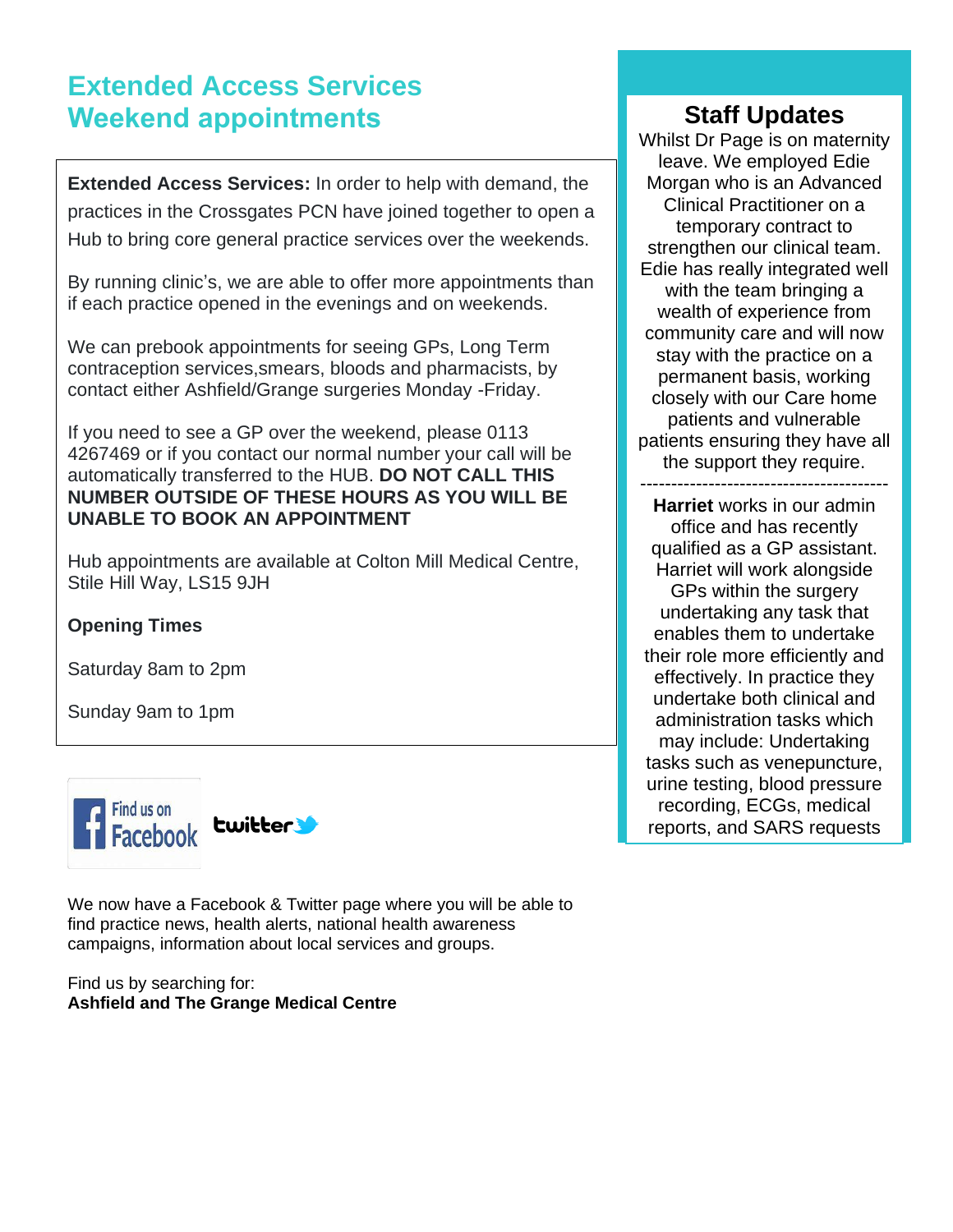# COMMUNITY INFORMATION CROSSGATES & WHINMOOR COMMUNITY HUB



CrossGates & Whinmoor Community Hub is based at Crossgates Shopping Centre. The Hub is for all the local community of any age.

#### **Visit the Hub for:**

- Information and Advice Drop-In
- Find out what's on in your local community
- A member of staff and volunteers will be available each day to provide support, advice, and information
- Community led
- Involving local churches, community center's, schools and children centres

#### **Opening Hours**

 **Get in touch** Monday | 9.30am – 3.30pm Tuesday | 9.30am – 3.30pm Wednesday| 9.30am – 3.30pm Thursday | 9.30am – 3.30pm Friday | 9.30am – 3.30pm Saturday | 10am – 2pm Sunday | Closed Call the Hub on **07903 639879**, email **[cwcommunityhub@crossgatesgns.org.uk](mailto:cwcommunityhub@crossgatesgns.org.uk)** or visit the Hub **[Facebook page.](https://www.facebook.com/cwcommunityhub)**

#### $M^2$ What is an Advanced Clinical/Nurse Practitioner?

### *What can ACPs do?, Can they treat my problem ? – Yes they can*

During the pandemic, we have seen a reduction in being able to recruit new GP's, unfortunately this is something that all practices are experiencing. Building on our current team of GP's, prescribing nurses, HCA's and clinical pharmacists. Our Practice has looked to expand our team by employing an ACP and ANP to work alongside our GP team. You may hear our reception team when booking your appointment will refer to the clinician as an ACP/ANP.Sometimes this can be daunting as traditionally if you were unwell you would always see a GP, however be reassured that both Sharon and Edie are able to ensure you receive the correct care you need.

**What is an ACP/ANP –** These are Healthcare professionals who have been trained to work at an advanced clinical level.

ACPs/ANPs come from a variety of backgrounds including nursing, paramedics, physiotherapist etc. They are highly skilled and qualified primary care providers and are able to diagnose and treat a wide range of illness's, prescribe medications, arrange further testing, and refer onto secondary care. Along with caring for our patients when they are acutely unwell, they also provide disease management for our patient population with a long-term health condition.

Whilst they may come from a different background to a GP, they still work alongside our GP's in providing excellent patient care.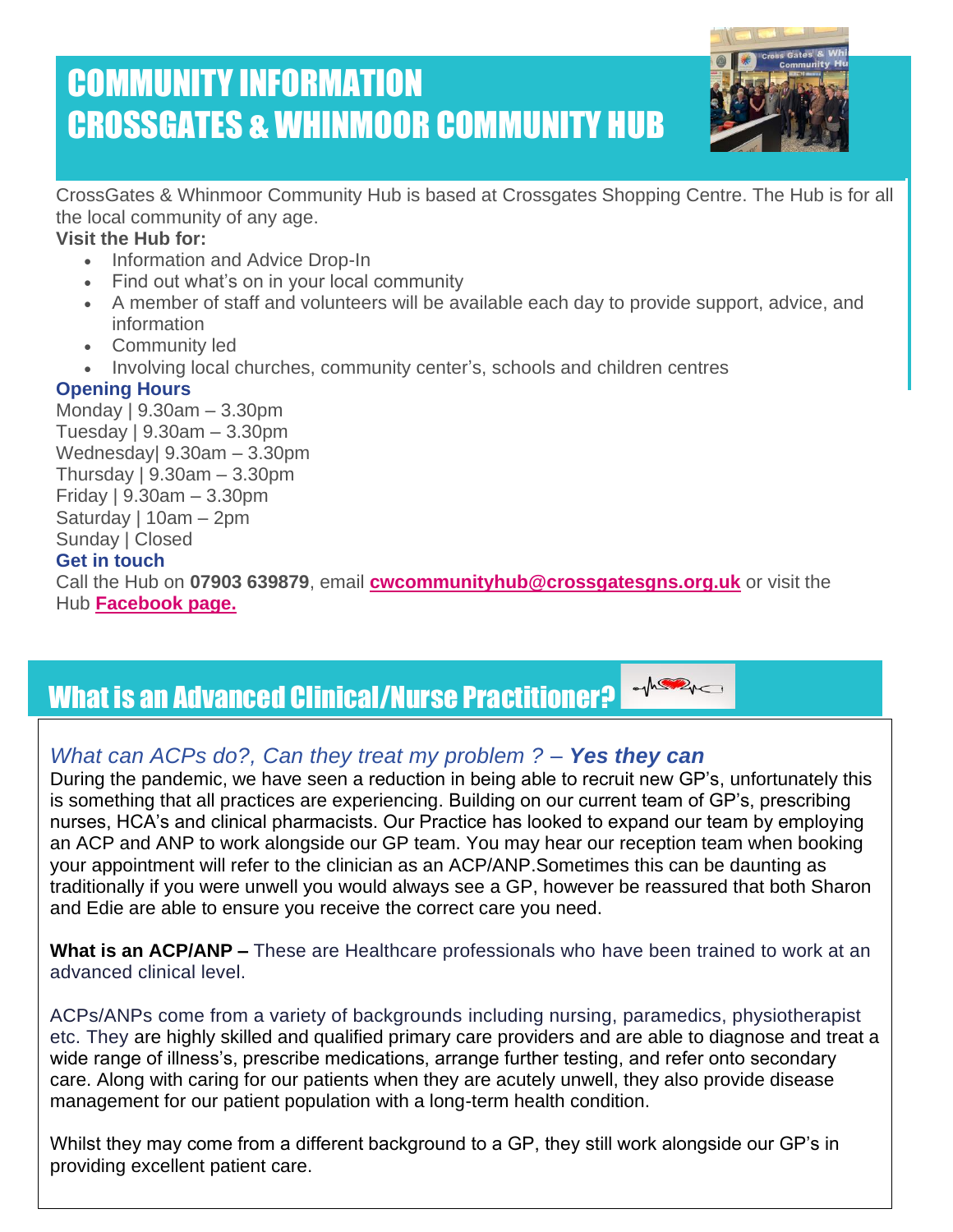# **NHS APP:**

 **About the NHS App**: To use the NHS App you must be aged 13 or over and registered with a GP surgery in England.

#### **What can you use the NHS App for:**

• **get your NHS COVID Pass** – view and download your COVID Pass for places in England and Wales using this service, or for travel abroad

• **get advice about coronavirus** – get information about coronavirus and find out what to do if you think you have it

• **order repeat prescriptions** - see your available medicines, request a new repeat prescription and choose a pharmacy for your prescriptions to be sent to

• **book appointments** - search for, book and cancel appointments at your GP surgery, and see details of your upcoming and past appointments

• **get health advice** - search trusted NHS information and advice on hundreds of conditions and treatments. You can also answer questions to get instant advice or medical help near you

• **view your health record** - securely access your GP health record, to see information like your allergies and your current and past medicines. If your GP has given you access to your detailed medical record, you can also see information like test results and details of your consultations

• **register your organ donation decision** - choose to donate some or all of your organs and check your registered decision

• **find out how the NHS uses your data** - choose if data from your health records is shared for research and planning

#### *Keeping your data secure*

After you download the app, you will need to set up an NHS login and prove who you are. The app then securely connects to information from your GP surgery.

If your device supports fingerprint detection or facial recognition, you can use it to log in to the NHS App each time, instead of using a password and security code.



# Target Training

We close at 12pm on the following days for Target training in line with all South and East Leeds GP practices.

#### **Tuesday 08/03/2022**

#### **Tuesday 10/05/2022**

#### **Tuesday 07/06/2022**

We request non-urgent calls to phone back the day after. If you require urgent medical assistance that cannot wait until we re-open the following day, please stay on the line and you will be triaged by our care navigators. If appropriate a clinician will call you back. For medical emergencies please dial **999.**